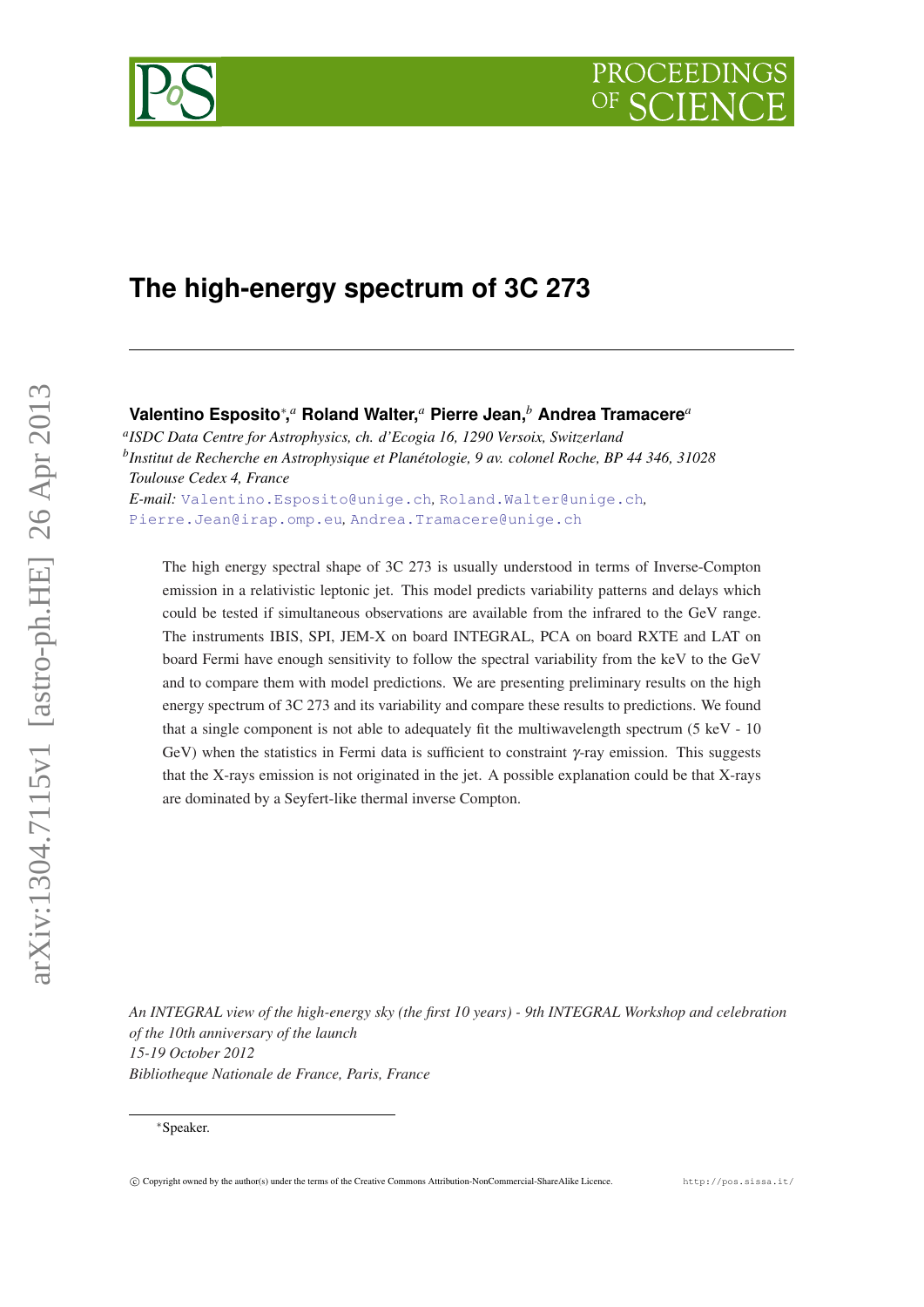<span id="page-1-0"></span>

Figure 1: *Top panel:* PCA lightcurve in 0.2 - 75 keV. *Bottom panel:* Fermi lightcurve in 0.1 - 100 GeV. Area marked by dashed lines shows the selected flaring time epochs in both lightcurves.

## 1. Introduction

The bright quasar 3C 273 is one of the best monitored Active Galactic Nuclei (AGN). It shows several interesting blazar-like features (like the presence of a jet with superluminal motion and high variability) and Seyfert-like features (like a blue bump and variable emission lines). Many works have been published to describe in details its spectral and temporal characteristics, and a wide database of multiwavelength observations has been collected and it is available online.<sup>1</sup> The aim of this work is to look for evidence of spectral variability related to different states of the brightness of the source. We analysed the high energy spectrum, in the keV to GeV energy range, of 3C 273 using data from RXTE-PCA (2 - 70 keV), JEM-X, IBIS/ISGRI and SPI on board INTEGRAL (3 keV - 1 MeV) and Fermi-LAT (100 MeV - 10 GeV). We selected two different epochs based on the behaviour of PCA and LAT lightcurves: the first epoch corresponds to the sum of the several flaring times in PCA while the second to the big flares in the LAT lightcurve (Fig. 1). INTEGRAL data were accumulated on the PCA and LAT flaring epochs to build the multiwavelength spectra of the source.

#### 2. Data Sample and Selection

PCA spectra and lightcurves have been taken from the HEAVENS web interface.<sup>2</sup> The signalto-noise ratio of PCA is good enough to detect a well structured lightcurves, with clear flaring structures (Fig. 1 *top panel*). We selected the time intervals in which the source is flaring, defining the *PCA flaring epoch*, i.e. when the source is flaring in X-rays.

Similarly we selected the *LAT flaring epoch*, i.e. when the source is flaring in γ-rays, looking at the Fermi lightcurve (Fig. 1 *bottom panel*). The LAT lightcurve is indeed different from the PCA lightcurve: it shows a single big flare with some structures followed by another shorter flare. The first flare is described in detail in [[1\]](#page-5-0). Except for this outburst the count rate is relatively stable showing few structures and few isolated points with high count rate.

<sup>1</sup>http://www.isdc.unige.ch/3c273/

<sup>2</sup>http://www.isdc.unige.ch/heavens/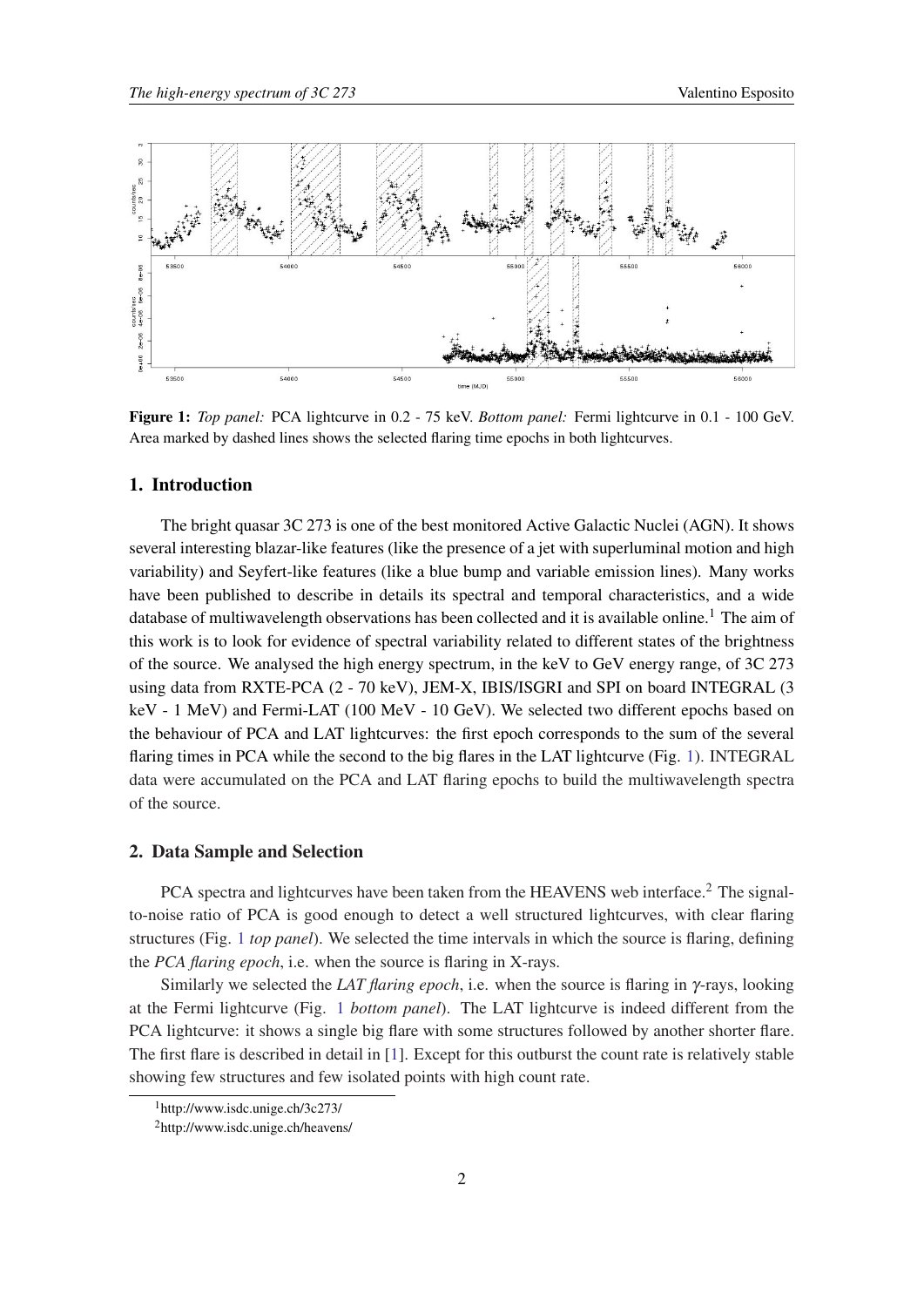The INTEGRAL lightcurves do not exhibit structures like the PCA lightcurves, so they are not used to select intervals of interest. INTEGRAL data have been used for spectroscopical purpose only.

For both the two epochs described above a multiwavelength spectrum with data from all the instruments (PCA, JEM-X, IBIS/ISGRI, SPI and LAT) has been built.

#### 3. Spectral Analysis

We fitted the data with several models and compared the results. We used *Broken powerlaw*, *Cutoff powerlaw*, *Log-parabola* and *Cutoff powerlaw+Log-parabola* model, where the Logparabola spectral law is

$$
N(E) = N_{lp} \left(\frac{E}{1 \text{ keV}}\right)^{-\alpha - \beta \log \left(\frac{E}{1 \text{ keV}}\right)}
$$

being  $N_{lp}$  the photon flux at energy  $E = 1 \text{ keV}$ .

The multiwavelength spectral energy distribution (SED) with the best fit models for Broken powerlaw and Cutoff powerlaw+Log-parabola are shown in Fig. [2.](#page-3-0) In both panels, blue points and line denote the spectrum at *LAT flaring time* (henceforth spectrum A), yellow points and line at *PCA flaring time* (henceforth spectrum B) while the green points data taken from *Litchi et al. 1995* [\[2\]](#page-5-0) are related to a multiwavelength campaign on 3C 273 performed in 1991, and they are used here for comparison (henceforth spectrum C). The observations in the X and  $\gamma$ -ray bands were performed by GINGA and OSSE, COMPTEL and EGRET on board CGRO. Coloured solid lines are the respective best fit models and dashed lines are the individual additive components of the model (see section [3.2\)](#page-3-0). A summary of the best fit parameters for the models is reported in Table [1.](#page-4-0)

Cutoff powerlaw model is not discussed in detail because it cleary does not fit the data. Fermi data can not be modeled by an exponential cutoff. For the Cutoff powerlaw model we obtain  $\chi^2_{red} \simeq 48$  for spectrum A and  $\chi^2_{red} \simeq 37$  for spectrum B.

#### 3.1 Broken powerlaw model

The fit by means of the Broken powerlaw model does not provide a good description of the data, but still the variation of the indexes  $\Gamma_1$  and  $\Gamma_2$  between the states A and B can give some some clue on the physics. The indexes  $\Gamma_1$  and  $\Gamma_2$  are clearly different between spectra A and B, leading to a variation of the spectral break  $\Delta\Gamma = \Gamma_2 - \Gamma_1$  from 0.8 (spectrum B) to 1.1 (spectrum A), and the break energy  $E_b$  seems to be larger in state A than in state B, even if it cannot be well constrained because it lies in the gap between the data (between SPI and LAT). Spectrum C instead looks quite similar to spectrum B, except for the normalization which is lower.

The indexes variation between the spectra suggests a modification of the electron distribution in the jet during the  $\gamma$ -ray flare.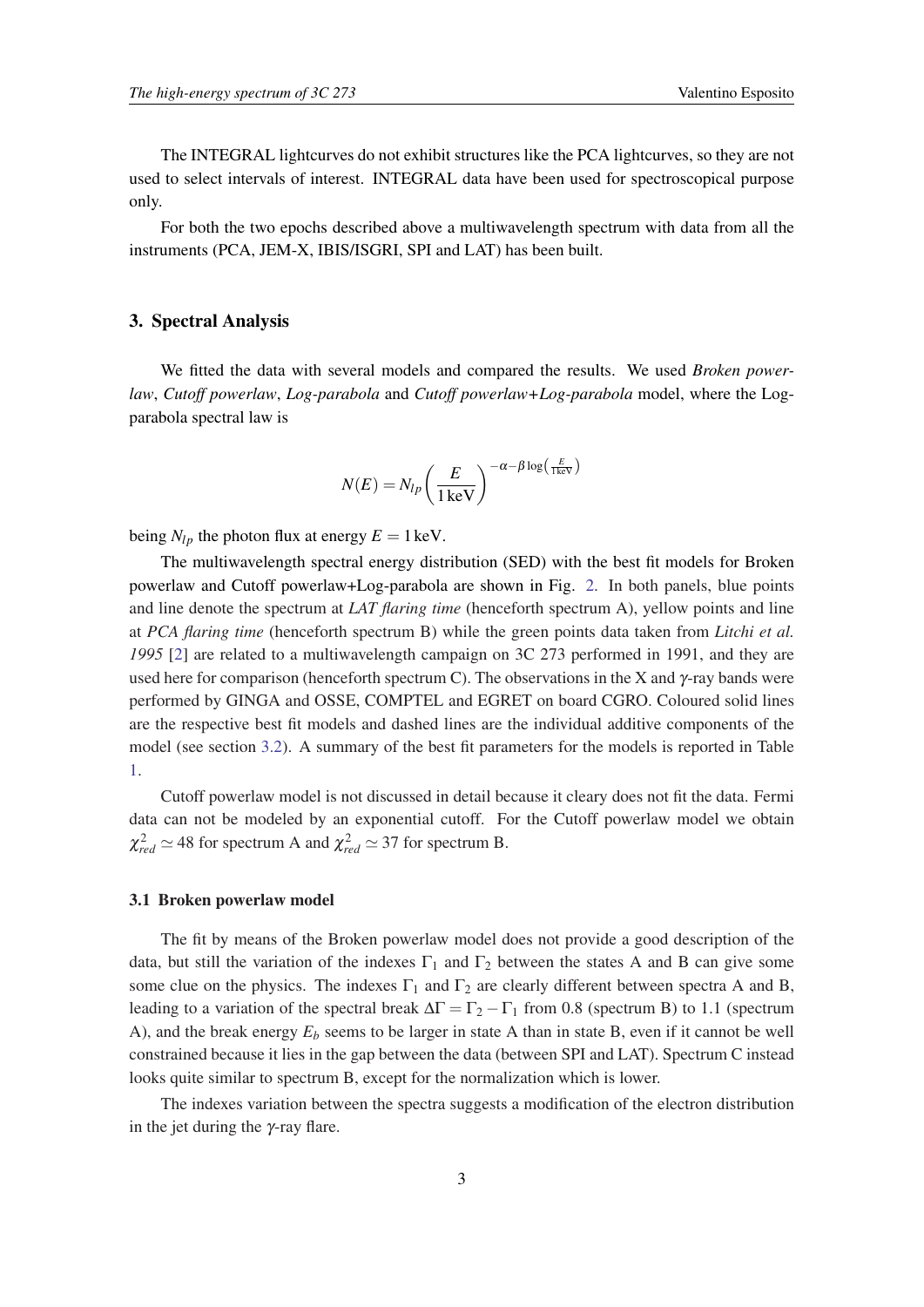<span id="page-3-0"></span>

Figure 2: 3C 273 multiwavelength spectra fitted with Broken powerlaw model (*left panel*) and Cutoff powerlaw+Log-parabola model (*right panel*). Solid lines are the best fit models. In the right panel the individual components Cutoff powerlaw and Log-parabola are plotted with dashed lines. Blue: spectrum A; Yellow: spectrum B; Green: spectrum C. See text for details.

### 3.2 Log-parabola and Cutoff powerlaw+Log-parabola models

The Log-parabola is the common model used to fit blazar spectra in  $\gamma$ -ray energies [\[4\]](#page-5-0). The variation of the spectral slope of the Log-parabola model can represent much better the Fermi observations obtained for the spectrum A, when compared to a powerlaw with a constant slope.

The bump in the high energy part of the spectrum is commonly considered to be due to Inverse Compton (IC) processes, could be Synchrotron Self Compton (SSC) or External Compton (EC), on the high energy electrons in the jet and the Log-parabola shape is able to model it. The shape may be given by a particle acceleration due to a stochastic component in the acceleration process [[6](#page-5-0)].

The Log-parabola model does not provide a good description of spectrum A ( $\chi^2_{red} > 2$ ), because the intrinsic curvature of Fermi data in spectrum A does not match with the X-ray data in a Log-parabola shape. Assuming that the Log-parabola is the model for the IC bump this suggests that there is an extra component in the spectrum.

The presence of two components can be also inferred by looking at the lightcurves in Fig. [1](#page-1-0). The variability pattern of the two lightcurves at different energy bands is very different, suggesting that X and  $\gamma$ -rays are not correlated and therefore they should be two distinct components or at least a single component with some variable parameter. In *Soldi et al. 2008* [[5](#page-5-0)] 3C 273 variability is discussed: they suggest two distinct physical components or a single component with varying spectral shape in the X-ray emission below and above ∼ 20 keV based on the lightcurve variability.

We model the extra component in the spectrum as a Cutoff powerlaw at lower energies, for which we fixed the parameters in the fit. The adding of the Cutoff powerlaw allows us to improve the quality of the fit. The chosen fixed values of the Cutoff powerlaw parameters are indeed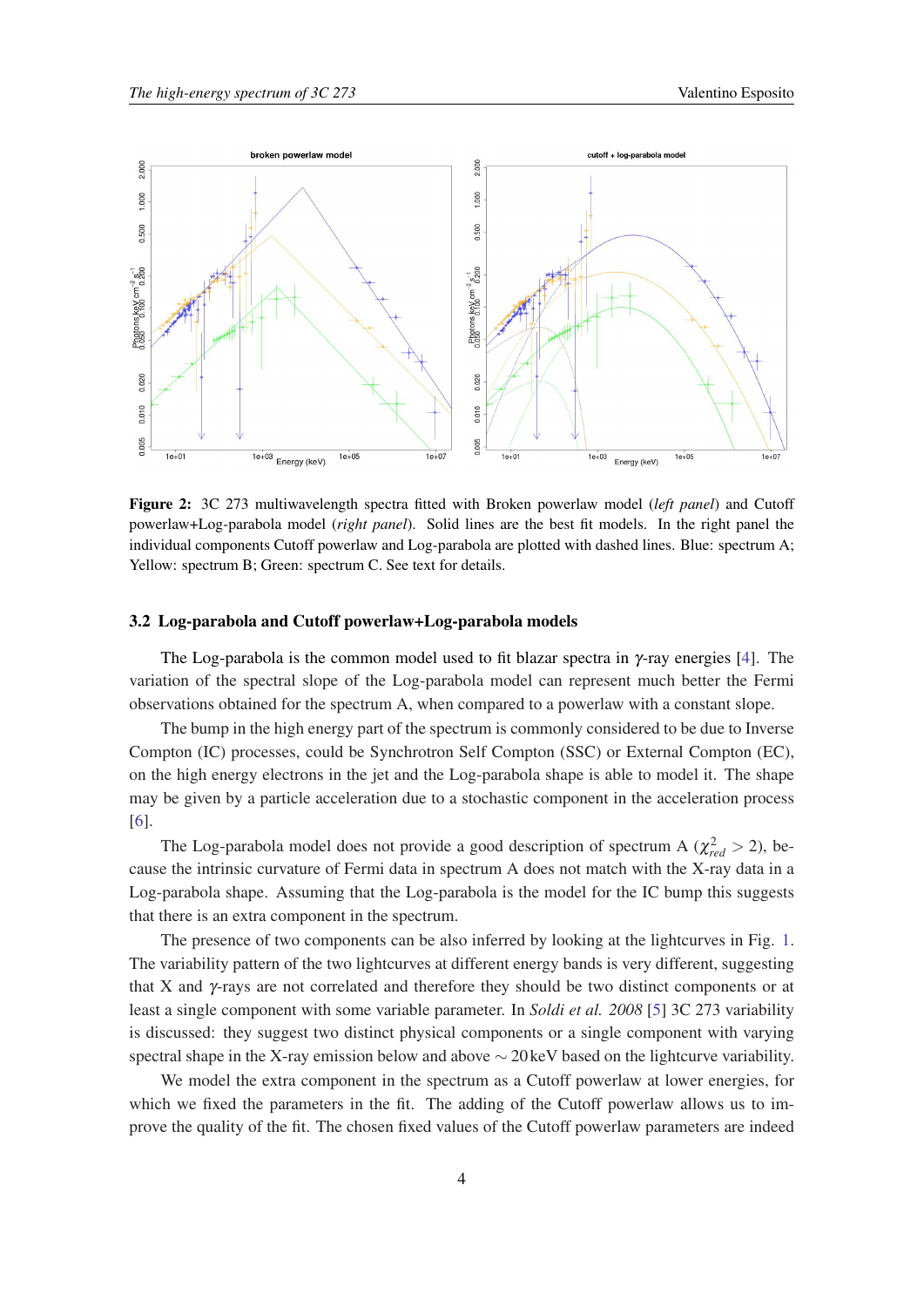<span id="page-4-0"></span>

|               | <b>Broken powerlaw</b>       |                 |                                 |                        |                           |                           |                                            |                |                |        |
|---------------|------------------------------|-----------------|---------------------------------|------------------------|---------------------------|---------------------------|--------------------------------------------|----------------|----------------|--------|
| Spectrum      | $\Gamma_1$                   |                 | $E_b(MeV)$                      | $\Gamma_2$             |                           | $N_{bp}$                  |                                            | $\chi^2_{red}$ | d.o.f.         |        |
| A             |                              | $1.57 \pm 0.13$ | $8.5^{+1.5}_{-1.3}$             | $2.61 \pm 0.04$        |                           |                           | $(2.82 \pm 0.1) 10^{-2}$                   |                | 51             |        |
| B             |                              | $1.67 \pm 0.01$ | $1.6^{+1.1}_{-0.8}$             | $2.41 \pm 0.85$        |                           | $(4.17 \pm 0.04) 10^{-2}$ |                                            | 2.176          | 43             |        |
| $\mathbf C$   |                              | $1.62 \pm 0.01$ | $2.2^{+2.9}_{-0.9}$             |                        | $2.43_{-0.15}^{+0.17}$    |                           | $(0.91 \pm 0.03) 10^{-2}$                  | 0.718          | 16             |        |
|               | Log-parabola                 |                 |                                 |                        |                           |                           |                                            |                |                |        |
| Spectrum      | $\alpha$                     |                 | β                               |                        |                           | $N_{lp}$                  |                                            | d.o.f.         |                |        |
| A             | $1.22 \pm 0.01$              |                 | $0.108 \pm 0.002$               |                        | $(1.54 \pm 0.04) 10^{-2}$ |                           | 2.233                                      | 52             |                |        |
| B             | $1.41 \pm 0.02$              |                 | $(9.74^{+0.35}_{-0.33})10^{-2}$ |                        | $(2.91 \pm 0.19) 10^{-2}$ |                           | 0.965                                      | 41             |                |        |
| $\mathcal{C}$ |                              | $1.38 \pm 0.03$ | $(9.81^{+0.66}_{-0.59})10^{-2}$ |                        |                           | $(0.70 \pm 0.03) 10^{-2}$ |                                            | 1.290<br>17    |                |        |
|               | Cutoff powerlaw+Log-parabola |                 |                                 |                        |                           |                           |                                            |                |                |        |
| Spectrum      | $\Gamma$                     | $E_c(keV)$      | $N_{cp}$                        |                        |                           | β<br>$N_{lp}$             |                                            |                | $\chi^2_{red}$ | d.o.f. |
| A             | 1.7                          | 150             | 0.028                           | $0.76^{+0.06}_{-0.08}$ |                           | $0.16 \pm 0.01$           | $(2.0 \pm 0.4) 10^{-3}$                    |                | 1.151          | 49     |
| B             | 1.7                          | 150             | 0.028                           | $1.10^{+0.05}_{-0.07}$ |                           | $0.13^{+0.01}_{-0.007}$   | $(6.3 \pm 1.0)10^{-3}$                     |                | 1.132          | 41     |
| $\mathsf{C}$  | 1.7                          | 150             | 0.009                           | $0.61_{-0.21}^{+0.20}$ |                           | $0.19 \pm 0.03$           | $\left(0.34_{-0.18}^{+0.38}\right)10^{-3}$ |                | 0.098          | 16     |

Table 1: Table of fit parameters. The first column identifies the spectrum as explained in the text. Parameters, reduced  $\chi^2$  and degree of freedom are reported for each spectrum and each model.  $N_{bp}$ ,  $N_{lp}$ ,  $N_{cp}$  are the normalizations of the respective models, corresponding to the photon flux at 1 keV. Errors are at the 90% confidence level  $(2.71 \sigma)$  and the parameters without error are used as fixed parameters in the fit.

quite arbitrary, because if we try to fit the whole set of 6 parameters of the Cutoff powerlaw+Logparabola model there is some degeneration and it is not possible to find well constrained values, especially for the cutoff energy  $E_c$  which can span up to  $\sim$  500 keV and still give a good fit.

The F-test between the two models, Cutoff powerlaw and Cutoff powerlaw+Log-parabola on dataset A suggests that the second model is significantly better: the probability that Cutoff powerlaw+Log-parabola model is better by chance only is  $P_f = 3 \cdot 10^{-7}$ .

The spectra B and C instead can be well fitted with a Log-parabola, because for these datasets the statistics at  $E \gtrsim 1$  GeV (Fermi data in state B and EGRET data in state C) is poor, and the whole dataset is needed to estimate the curvature parameter  $\beta$ . In this case is not possible to state if there is an extra component or not from the spectrum as in spectrum A. Using the Cutoff powerlaw+Logparabola model with the same fixed parameters of spectrum A the fit in spectrum B and C is still good.

The peak energy of the Log-parabola SED is given by  $E_{peak} = 10^{(2-\alpha)/2\beta}$  keV [[3](#page-5-0)]. The peak energy of the three spectra seems to show a trend similar to that of  $E<sub>b</sub>$  in the Broken powerlaw model, with a larger *Epeak* in spectrum A, and comparable values in spectra B and C. In any case the error on these parameters is quite broad so this trend may not be significant.

We also tried to fit the three datasets A, B and C togheter with the Cutoff powerlaw+Logparabola and the Log-parabola models, forcing the spectral parameters to be the same but leaving the normalization free for intercalibration. The different datasets can not be modeled by the same shape, proving that the difference between the datasets can not be due to the normalization only. The global fit of the two datasets A and B togheter has a  $\chi^2_{red} \simeq 13$  using both the Cutoff powerlaw+Log-parabola and the Log-parabola model.